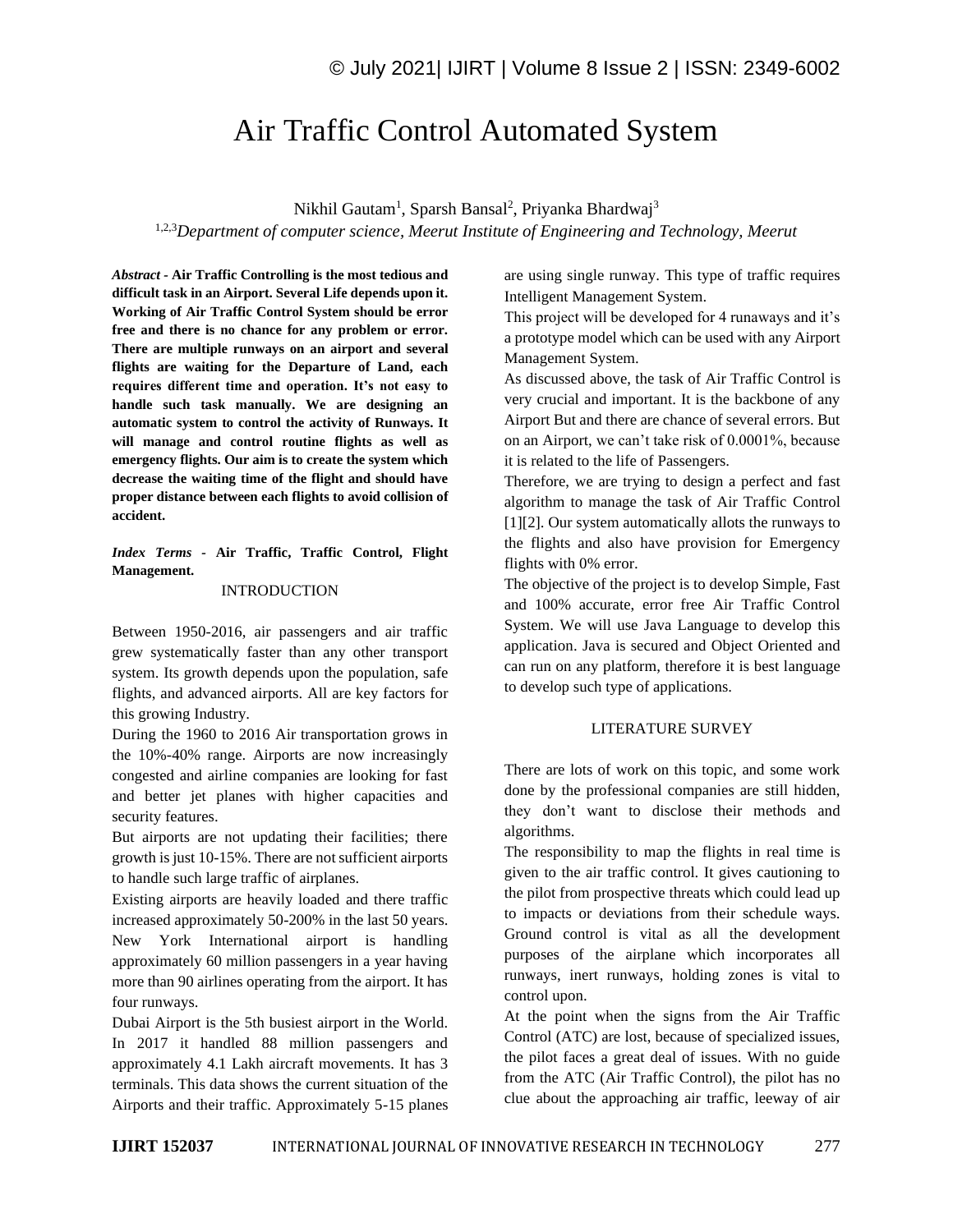terminal runways, and so on if in that circumstance the climate turns out to be unpleasant and the pilot needs to set up the air make for a crisis arrival, at that point it turns into an extremely tumultuous and panicky occupation for him to perform. With no feeling of where he is or which is the closest air terminal to land securely, the lives noticeable all around make come into risk.

Terminal control assists with giving a wide range of administrations which are being given by ATC to convey upon inside airspace. Traffic stream is comprehensively separated into takeoffs, appearances, and over flights. The ATC should guarantee that the terminal control gives precise and exact duty with respect to the data about the suitable elevation and setting down of the airplane.

Perhaps the main obligations of in transit is to carry out the responsibility of Air traffic light which is being concurred to numerous little air terminals which range from the freedom at the ground level till the objective being reached. This in transit air traffic regulator is ordinarily alluded as "Center". They help the pilot by giving data and guidance to climb to the attributed elevation while staying away from different airplanes invalidating any danger of impacting. It viably and productively looks toward the security of the airplane when it is being landed. The second the aircraft reaches to the destination it is handed over to the next significant authority center. This act must be done in a consistent way which includes transfer of move of ID between the regulators.

Once in a while when the climate conditions weaken the ATC (Air Traffic Control) demands the pilot to do a crisis arrival in the closest air terminal and get the travelers of that trip to wellbeing. In any case, if the sign is lost and it is highly unlikely the flight can be informed about the circumstance of the closest accessible air terminal, at that point the flight endures choppiness.

### WORKING OF ATC

ATC is responsible for the Proper Takeoff and Landing of the Plane, Fig. 1 shows the typical working of a flight where start and end point is controlled by the ATC.

Its shows the Importance of ATC in airline traffic system. Airport regulation is a ground-based assistance provided in the customarily tall air control towers. Individuals, known as regulators, who work in these pinnacles are indispensable for securely coordinating and exploring planes through the nearby airspace, to land and during take-off.



Fig. 1: Working of Air Traffic Control System

Air traffic regulators, or aviation authority officials, have a broad measure of instruction and experience that empower them to order the skies with certainty. An air traffic regulator applies detachment decides to the airplane that they direct. Division rules are utilized to control the distance among planes and airplane by requiring a base distance between them. This is to build wellbeing and decrease superfluous danger for pilots and travelers.

In the ATC calling, regulators should have the ability to settle on split-second choices that will influence many lives. Air traffic regulators have quite possibly the most intellectually requesting occupations on the planet to forestall airborne accidents. This is cultivated by unmatched degrees of correspondence, brisk numerical computations, spacial mindfulness and the capacity to keep the progression of air traffic moving easily.



Fig 2: Air Traffic Control System

Structure/Algorithms of the Program: Assumptions: N=number of Runways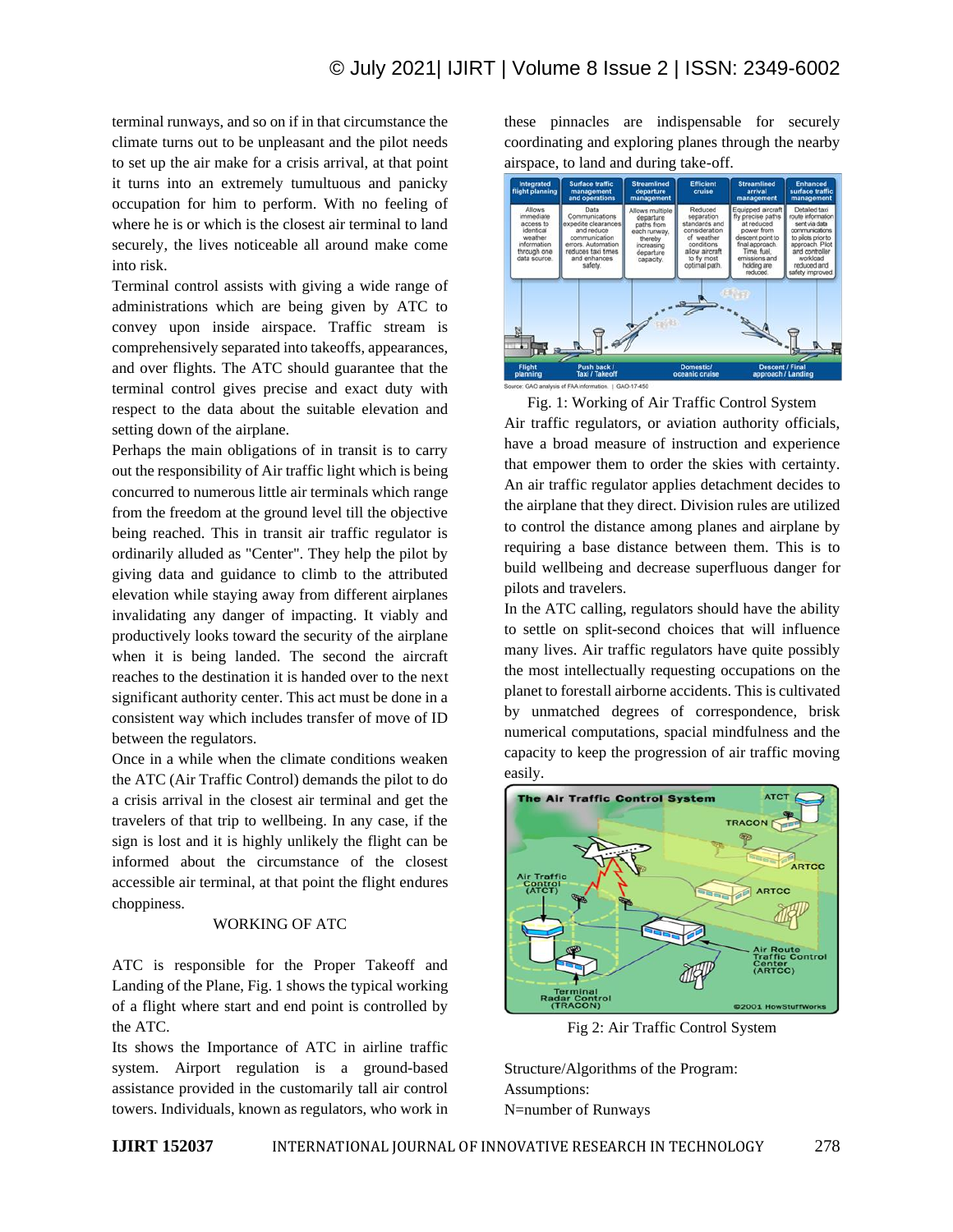## © July 2021| IJIRT | Volume 8 Issue 2 | ISSN: 2349-6002

T= Time required to take off or to land the Aero plane Each runway can be use to takeoff or for landing of airplane

We will create queue on each runway, which will give slot on "First Come First Serve" basis [3], but in emergency we will give priority to the emergency landing or emergency takeoff of the plane.

ATC Person enters the details of the Flight Number of incoming and outgoing flights and system automatically gives slots to the flights.

System also has provision for emergency flights.

Initially: Create N Empty queues Process to entry and Exit: While (true) Start loop If flight is normal Enter flight details and select the queue having minimum flights pending and add the flight in the last of the queue If flight is emergency Enter flight details and select the queue having minimum flights pending and add the flight in the front of the queue End loop

Process to assign Slot: Each second Check for all queues

If queue is not empty then

Check the last plane time if lapse time is  $\geq$ T

Remove the front plane from the queue and assign runway.

Time Complexity is both the algorithms are n/N, where n is the number of Air planes and N is the Total queue, this is  $\theta(1)$ .

### INTERFACE OF THE MAIN SCREEN

|                             | $\circ$<br>$\sim$                                                     |
|-----------------------------|-----------------------------------------------------------------------|
|                             | Safe Distance 15 Unit                                                 |
| [->A9, ->A13, ->A17, ->A18] |                                                                       |
|                             |                                                                       |
|                             | <b>Emergency</b>                                                      |
| [->A10, ->A14, ->A19]       |                                                                       |
|                             |                                                                       |
| $[-5A11, -5A15]$            | Runway 1 Flight-HAS                                                   |
|                             | Runway 2 Flight -- A3<br>Runway 3 Flight -- AS<br>Runway 4 Flight-AA7 |
|                             | Runway 1 Flight -- A2<br>Runway 2 Flight -- AA<br>Runway 3 Flight-AAS |
| $[-8412, -8416]$            | Runway 4 Florid - hall                                                |
|                             |                                                                       |
|                             |                                                                       |
|                             |                                                                       |
|                             |                                                                       |

### ALGORITHM

Process SetInFrontOfQueue(Aeroplane) check Name of the "Aeroplane" in existing queues and if plane is already there display error message else

check the size of each queue and select the Q with least aeroplanes and add the plan in the front of the queue end process

Process setInQueue(Aeroplane)

check Name of the "Aeroplane" in existing queues and if plane is already there display error message else

check the size of each queue and select the Q with least aeroplanes and add the plan in the rear of the queue end process

Process setInQueue(planename) n=totalqueues for  $i=1$  to  $n$ for each plane of Q[i] if plane.name=planename return true end loop end loop return false end process Process AdjustQueue() n=totalqueues for  $i=1$  to  $n$ if Qi is Empty then Check All Other Queues and select the queue with max pending aeroplane

shift the planes from that queue to Empty Queue end if end loop end process

### **CONCLUSION**

After running several test cases with different datasets our system is working properly. It allots all the slots properly and smoothly and also adjust the emergency flights in front of the queue. We have checked it for 4 runways, but it will also work for more than 4 runways.

We presented an automatic system to control the activity of Runways that will decrease the waiting time